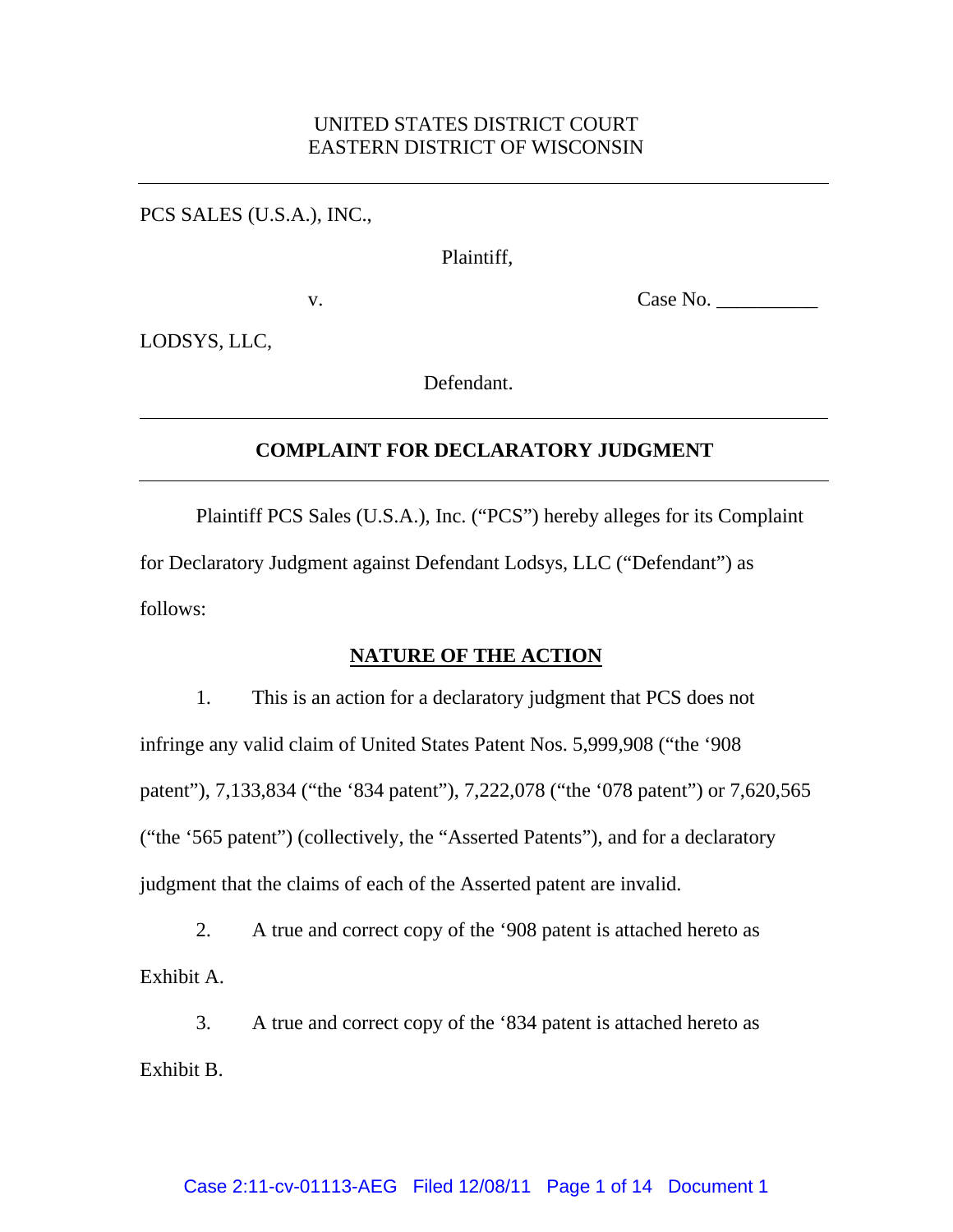4. A true and correct copy of the '078 patent is attached hereto as Exhibit C.

5. A true and correct copy of the '565 patent is attached hereto as Exhibit D.

## **THE PARTIES**

6. Plaintiff PCS is a Delaware Corporation having a place of business at 1101 Skokie Boulevard, Suite 400, Northbrook, Illinois 60062.

7. On information and belief, Defendant Lodsys is a Texas limited liability company and claims to have a place of business at 505 East Travis Street, Suite 207, Marshall, Texas 75670. The Texas Secretary of State lists the corporate address of Lodsys LLC as 800 Brazos, Suite 400, Austin, Texas 78701.

8. On information and belief, Mark Small is the Chief Executive Officer of Lodsys, LLC, is Lodsys's sole employee, and conducts that company's business from an office located in Oconomowoc, Wisconsin, within this judicial district.

# **JURISDICTION AND VENUE**

9. This action arises under the Patent Laws of the United States, Title 35, United States Code 35 U.S.C. § 1, et seq., and under the Federal Declaratory Judgment Act, 28 U.S.C. §§ 2201 and 2202. This Court has subject matter jurisdiction over this action pursuant to 28 U.S.C. §§ 1331, 1338(a), 2201 and 2202.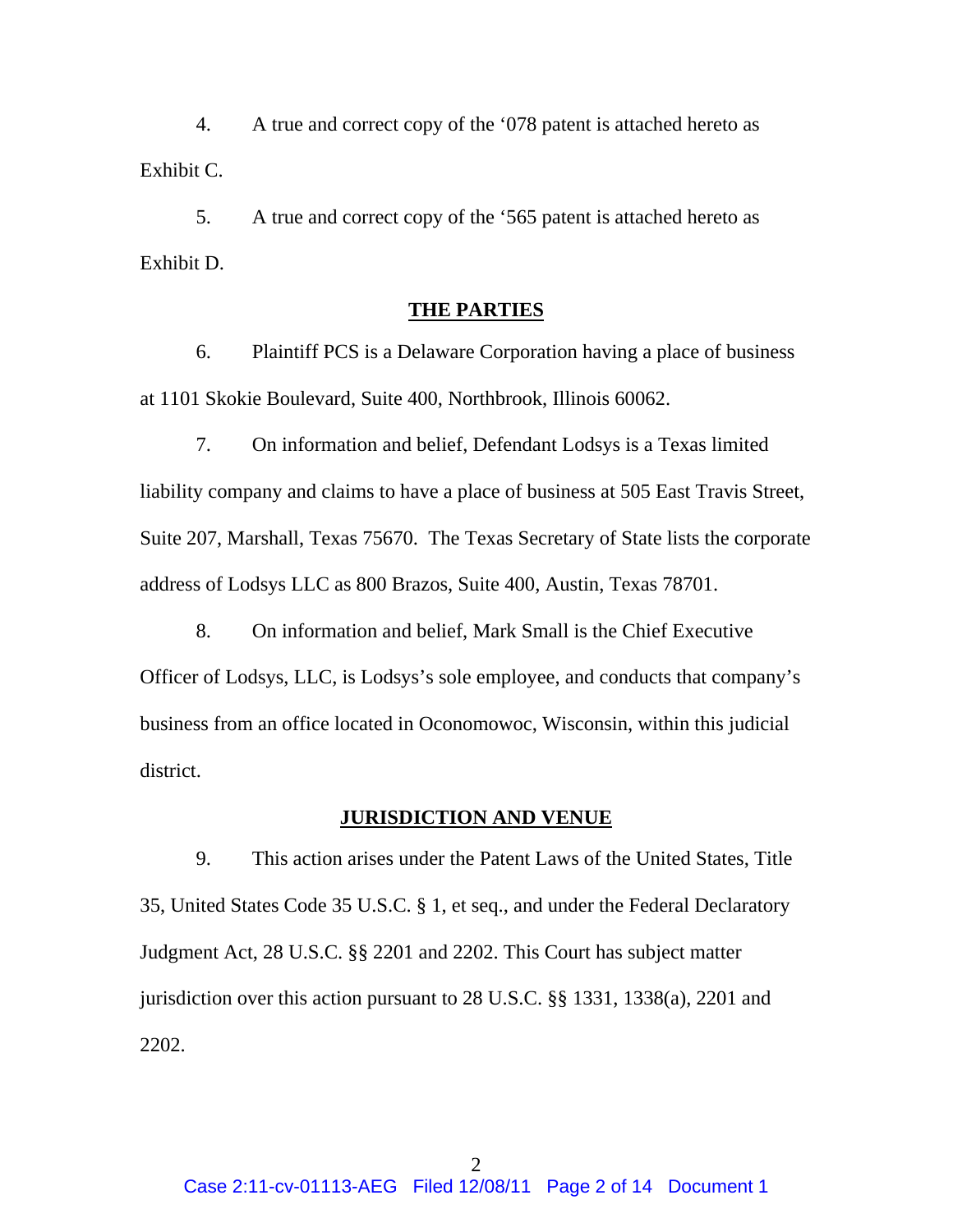10. This action is filed to resolve an actual and justiciable controversy between the parties hereto. Defendant's conduct towards PCS establishes that a real and substantial dispute exists between the parties regarding Defendant's allegations that PCS's products infringe the '908 patent, the '834 patent, the '078 patent and/or the '565 patent. This dispute is both definite and concrete and admits of specific relief through a decree of a conclusive character. As set forth in succeeding paragraphs herein, there is a conflict of asserted rights among the parties and an actual controversy exists between PCS and the Defendant with respect to the infringement, validity and scope of the '908 patent, the '834 patent, the '078 patent and the '565 patent.

11. Upon information and belief, this Court has personal jurisdiction over Lodsys because Mr. Small is located within, and conducts Lodsys's business, from his location within this judicial district, in connection with its conduct in wrongfully asserting the Asserted Patents against PCS.

12. Venue is proper in this district pursuant to 28 U.S.C. §§ 1391 and 1400.

# **ALLEGATIONS SUPPORTING DECLARATORY JUDGMENT JURISDICTION**

13. PCS realleges and incorporates herein by reference each and every allegation contained in paragraphs 1-12.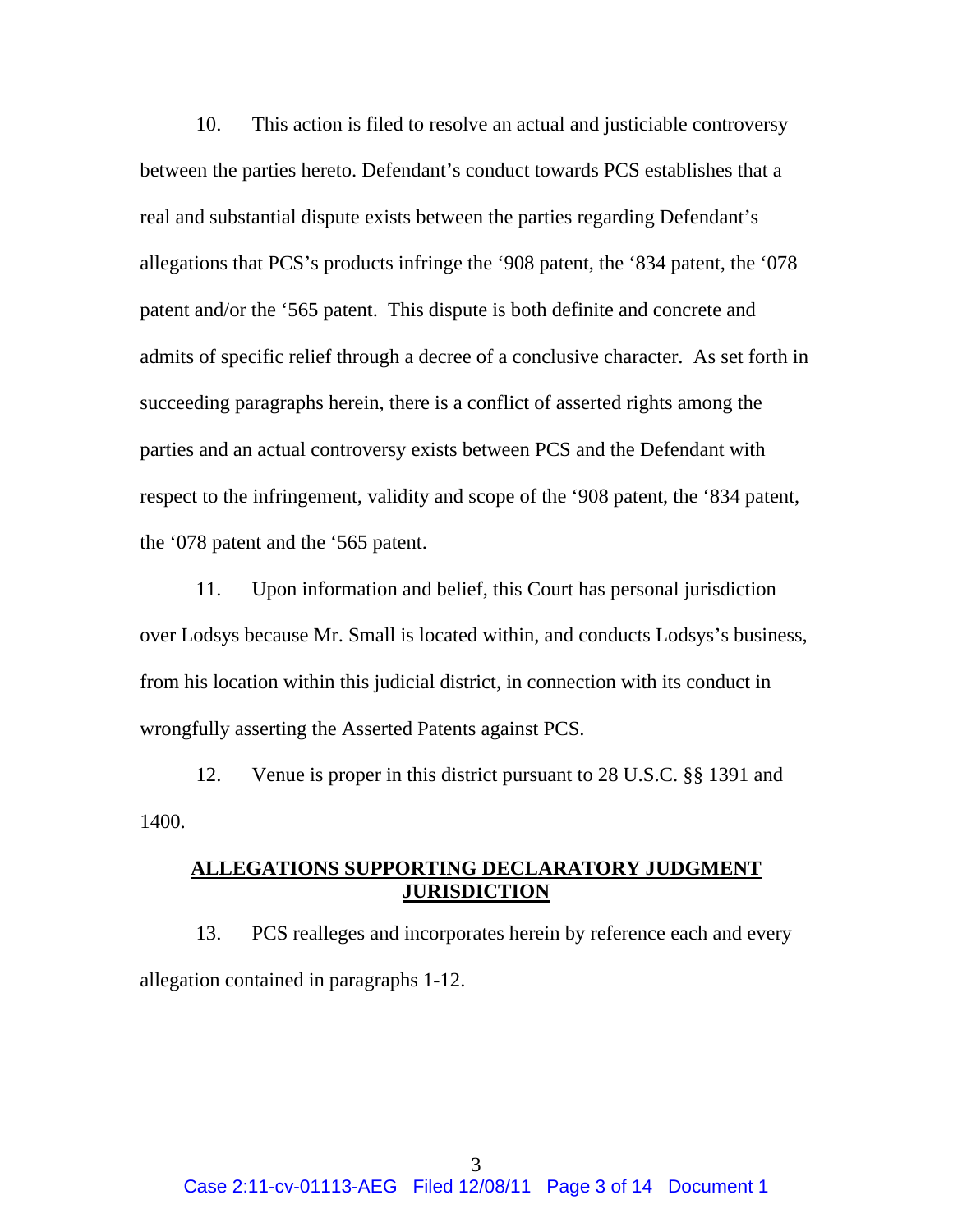14. Through communications and conduct, Defendant has threatened assertion of the '908 patent, the '834 patent, the '078 patent and the '565 patent against the "Feedback" portion of PCS's website, www.potashcorp.com.

15. On or about November 9, 2011, Defendant sent a letter (attached hereto as Exhibit E) to PCS, alleging that PCS infringed the '078, '908, '834, and '565 patents. The November 9 letter accused PCS of "Infringement of U.S. Patent Nos. 5,999,908, 7,133,834, 7,222,078, and 7,620,565 (Abelow)," and stated that PCS "utilizes the inventions embodied in the Lodsys Patents." The letter contained a claim chart titled "Infringement Claim Chart," which applied claim one of the '078 patent against PCS's website and stated that the claim chart was only "representative," referring PCS to the remaining claims of the '078 patent as well as to the other Lodsys Patents (*i.e.*, the '908, '834, and '565 patents).

### **FIRST CLAIM FOR RELIEF**

### **(Declaratory Judgment of Non-infringement of the '908 patent)**

16. PCS realleges and incorporates herein by reference each and every allegation contained in paragraphs 1-15.

17. Based on the above-stated conduct, PCS is informed and believes, and on that basis avers, the Defendant contends that PCS's website, www.potashcorp.com, infringes one or more claims of the '908 patent.

18. Accordingly, an actual controversy exists between PCS and the Defendant as to whether or not PCS has infringed, or is infringing the '908 patent; has contributed to infringement, or is contributing to infringement of the '908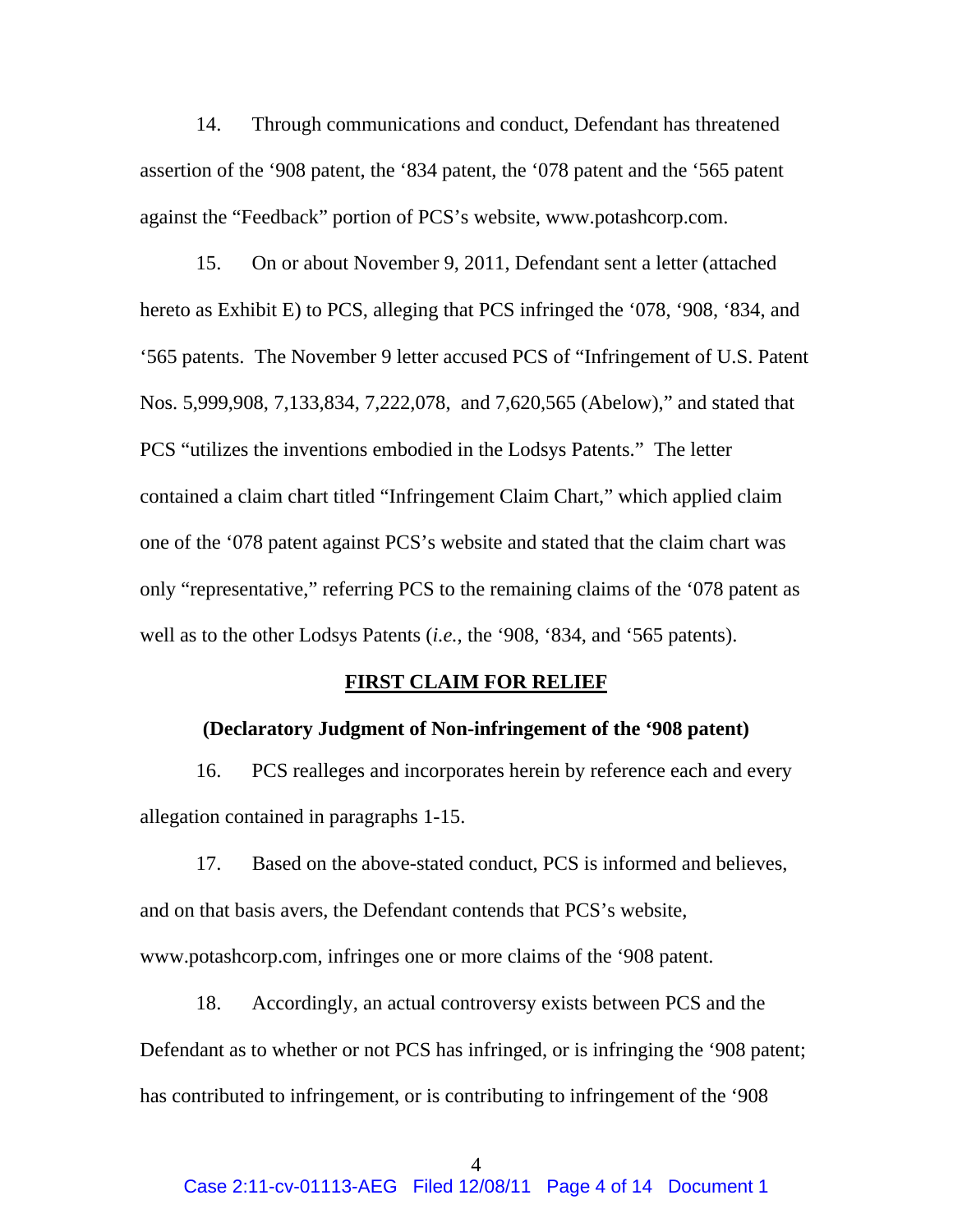patent; and has induced infringement, or is inducing infringement of the '908 patent.

19. The controversy is such that, pursuant to Federal Rule of Civil Procedure 57 and 28 U.S.C. § 2201 et seq., PCS is entitled to a declaration, in the form of a judgment, that by its activities PCS has not infringed and is not infringing any valid and enforceable claim of the '908 patent; has not contributed to infringement and is not contributing to infringement of the '908 patent; and/or has not induced infringement and is not inducing infringement of the '908 patent. Such a determination and declaration is necessary and appropriate at this time.

## **SECOND CLAIM FOR RELIEF**

## **(Declaratory Judgment of Non-infringement of the '834 patent)**

20. PCS realleges and incorporates herein by reference each and every allegation contained in paragraphs 1-19.

21. Based on the above-stated conduct, PCS is informed and believes, and on that basis avers, the Defendant contends that PCS's website, www.potashcorp.com, infringes one or more claims of the '834 patent.

22. Accordingly, an actual controversy exists between PCS and the Defendant as to whether or not PCS has infringed, or is infringing the '834 patent; has contributed to infringement, or is contributing to infringement of the '834 patent; and has induced infringement, or is inducing infringement of the '834 patent.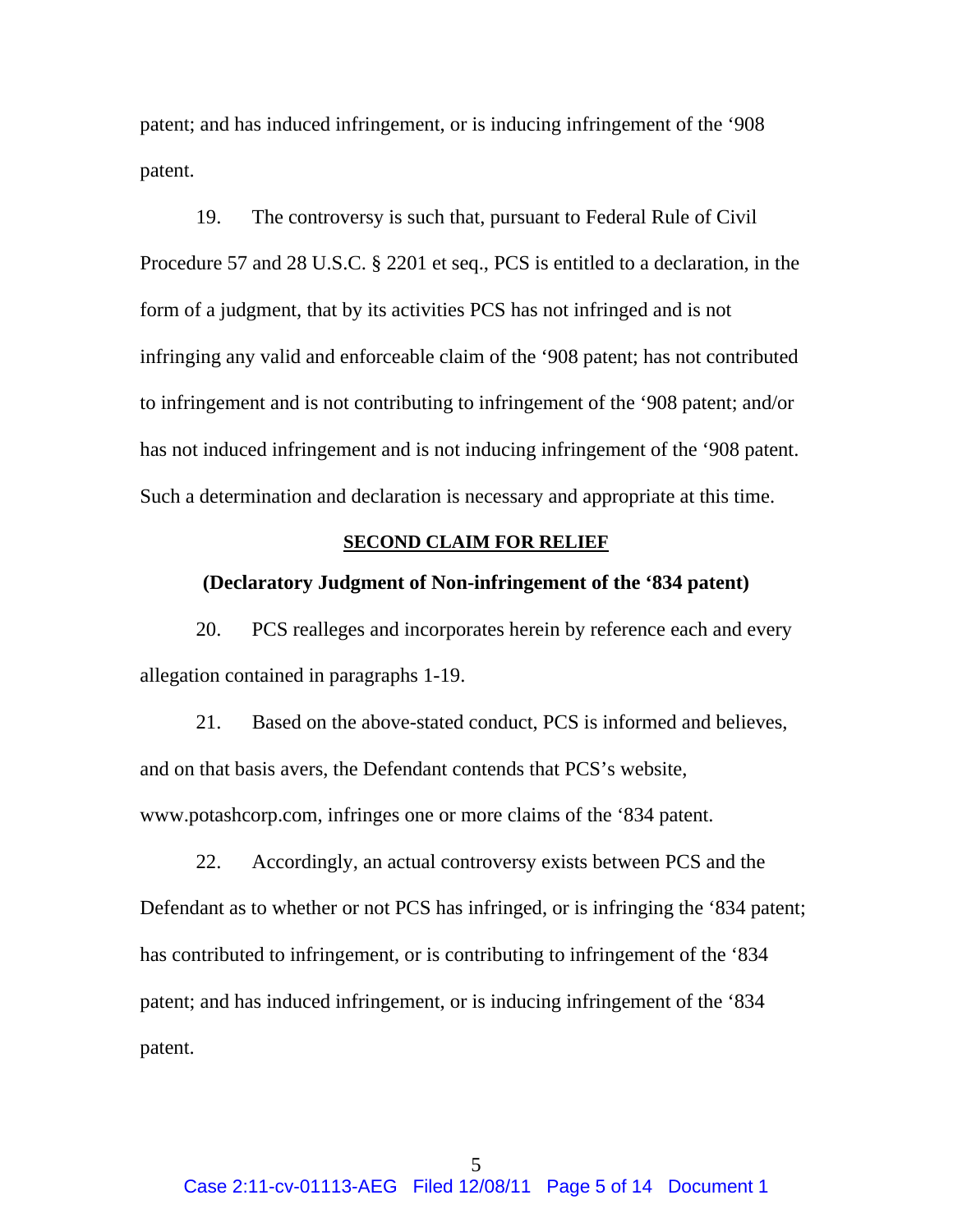23. The controversy is such that, pursuant to Federal Rule of Civil Procedure 57 and 28 U.S.C. § 2201 et seq., PCS is entitled to a declaration, in the form of a judgment, that by its activities PCS has not infringed and is not infringing any valid and enforceable claim of the '834 patent; has not contributed to infringement and is not contributing to infringement of the '834 patent; and/or has not induced infringement and is not inducing infringement of the '834 patent. Such a determination and declaration is necessary and appropriate at this time.

#### **THIRD CLAIM FOR RELIEF**

### **(Declaratory Judgment of Non-infringement of the '078 patent)**

24. PCS realleges and incorporates herein by reference each and every allegation contained in paragraphs 1-23.

25. Based on the above-stated conduct, PCS is informed and believes, and on that basis avers, that the Defendant contends that PCS's website, www.potashcorp.com, infringes one or more claims of the '078 patent.

26. Accordingly, an actual controversy exists between PCS and the Defendant as to whether or not PCS has infringed, or is infringing the '078 patent; has contributed to infringement, or is contributing to infringement of the '078 patent; and has induced infringement, or is inducing infringement of the '078 patent.

27. The controversy is such that, pursuant to Federal Rule of Civil Procedure 57 and 28 U.S.C. § 2201 et seq., PCS is entitled to a declaration, in the form of a judgment, that by its activities PCS has not infringed and is not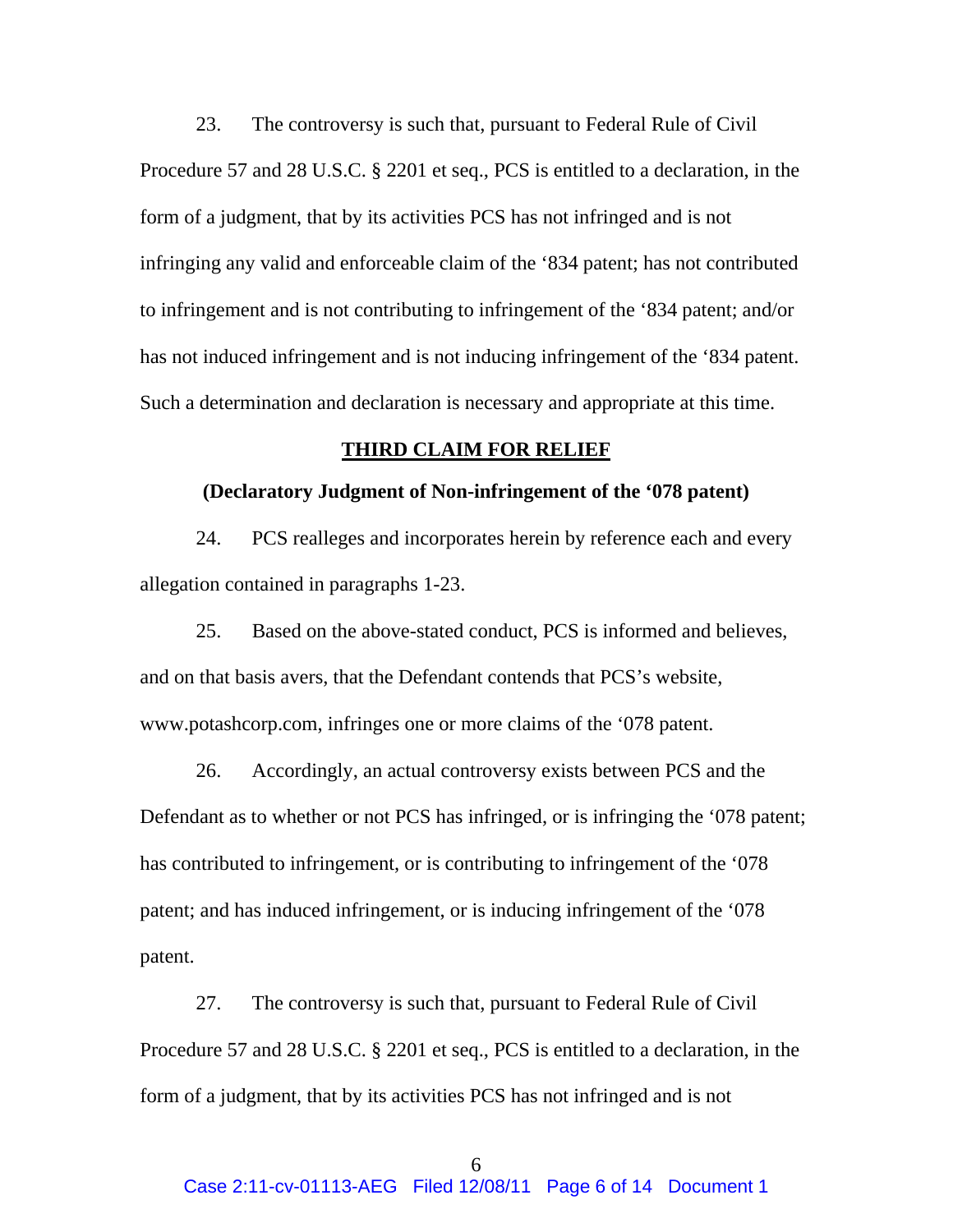infringing any valid and enforceable claim of the '078 patent; has not contributed to infringement and is not contributing to infringement of the '078 patent; and/or has not induced infringement and is not inducing infringement of the '078 patent. Such a determination and declaration is necessary and appropriate at this time.

# **FOURTH CLAIM FOR RELIEF**

# **(Declaratory Judgment of Non-infringement of the '565 patent)**

28. PCS realleges and incorporates herein by reference each and every allegation contained in paragraphs 1-27.

29. Based on the above-stated conduct, PCS is informed and believes, and on that basis avers, that the Defendant contends that PCS's website, www.potashcorp.com, infringes one or more claims of the '565 patent.

30. Accordingly, an actual controversy exists between PCS and the Defendant as to whether or not PCS has infringed, or is infringing the '565 patent; has contributed to infringement, or is contributing to infringement of the '565 patent; and has induced infringement, or is inducing infringement of the '565 patent.

31. The controversy is such that, pursuant to Federal Rule of Civil Procedure 57 and 28 U.S.C. § 2201 et seq., PCS is entitled to a declaration, in the form of a judgment, that by its activities PCS has not infringed and is not infringing any valid and enforceable claim of the '565 patent; has not contributed to infringement and is not contributing to infringement of the '565 patent; and has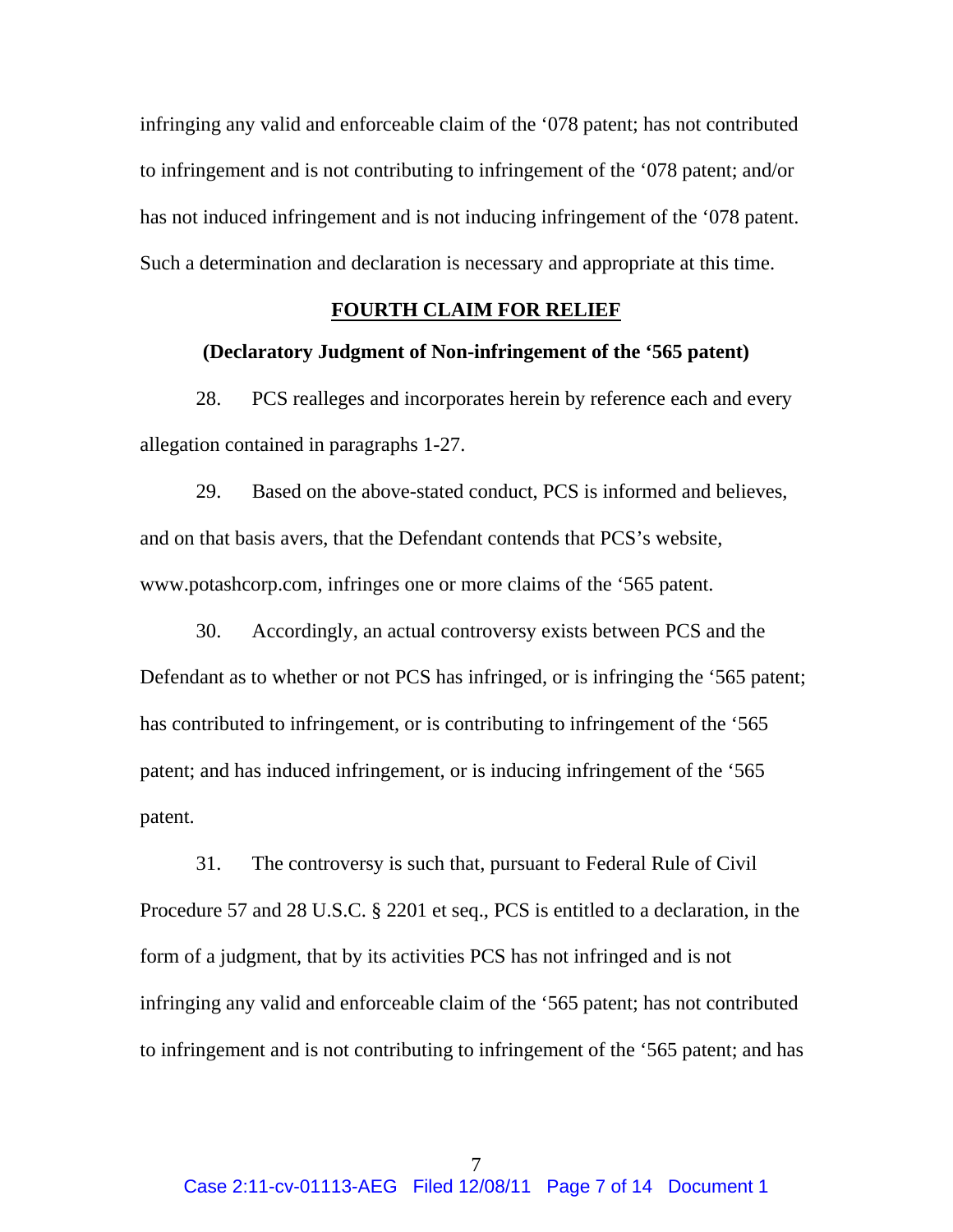not induced infringement and is not inducing infringement of the '565 patent. Such a determination and declaration is necessary and appropriate at this time.

# **FIFTH CLAIM FOR RELIEF**

### **(Declaratory Judgment of Invalidity of the '908 patent)**

32. PCS realleges and incorporates herein by reference each and every allegation contained in paragraphs 1-31.

33. Based on the above-stated conduct, PCS is informed and believes, and on that basis avers, that the Defendant contends that PCS infringes one or more claims of the '908 patent.

34. PCS denies that it infringes any valid and enforceable claim of the '908 patent, and avers that the assertions of infringement cannot be maintained consistently with statutory conditions of patentability and the statutory requirements for disclosure and claiming that must be satisfied for patent validity under at least one of 35 U.S.C. §§ 101, 102, 103, and 112.

35. Accordingly, an actual controversy exists between PCS and the Defendant as to the validity of the '908 patent. The controversy is such that, pursuant to Federal Rule of Civil Procedure 57 and 28 U.S.C. § 2201 et seq., PCS is entitled to a declaration, in the form of a judgment, that the '908 patent is invalid. Such a determination and declaration is necessary and appropriate at this time.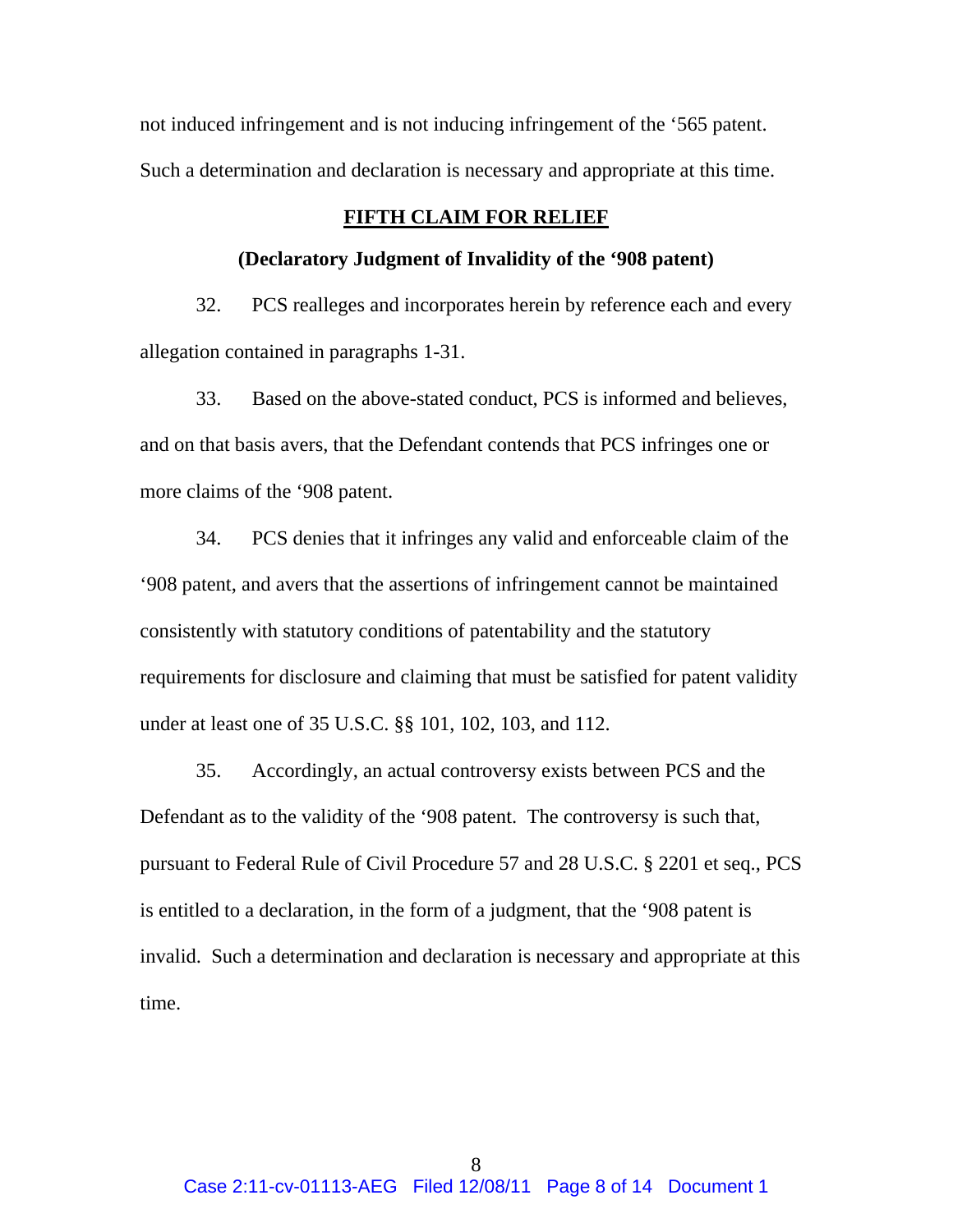#### **SIXTH CLAIM FOR RELIEF**

## **(Declaratory Judgment of Invalidity of the '834 patent)**

36. PCS realleges and incorporates herein by reference each and every allegation contained in paragraphs 1-35.

37. Based on the above-stated conduct, PCS is informed and believes, and on that basis avers, that the Defendant contends that PCS infringes one or more claims of the '834 patent.

38. PCS denies that it infringes any valid and enforceable claim of the '834 patent, and avers that the assertions of infringement cannot be maintained consistently with statutory conditions of patentability and the statutory requirements for disclosure and claiming that must be satisfied for patent validity under at least one of 35 U.S.C. §§ 101, 102, 103, and 112.

39. Accordingly, an actual controversy exists between PCS and the Defendant as to the validity of the '834 patent. The controversy is such that, pursuant to Federal Rule of Civil Procedure 57 and 28 U.S.C. § 2201 et seq., PCS is entitled to a declaration, in the form of a judgment, that the '834 patent is invalid. Such a determination and declaration is necessary and appropriate at this time.

### **SEVENTH CLAIM FOR RELIEF**

#### **(Declaratory Judgment of Invalidity of the '078 patent)**

40. PCS realleges and incorporates herein by reference each and every allegation contained in paragraphs 1-39.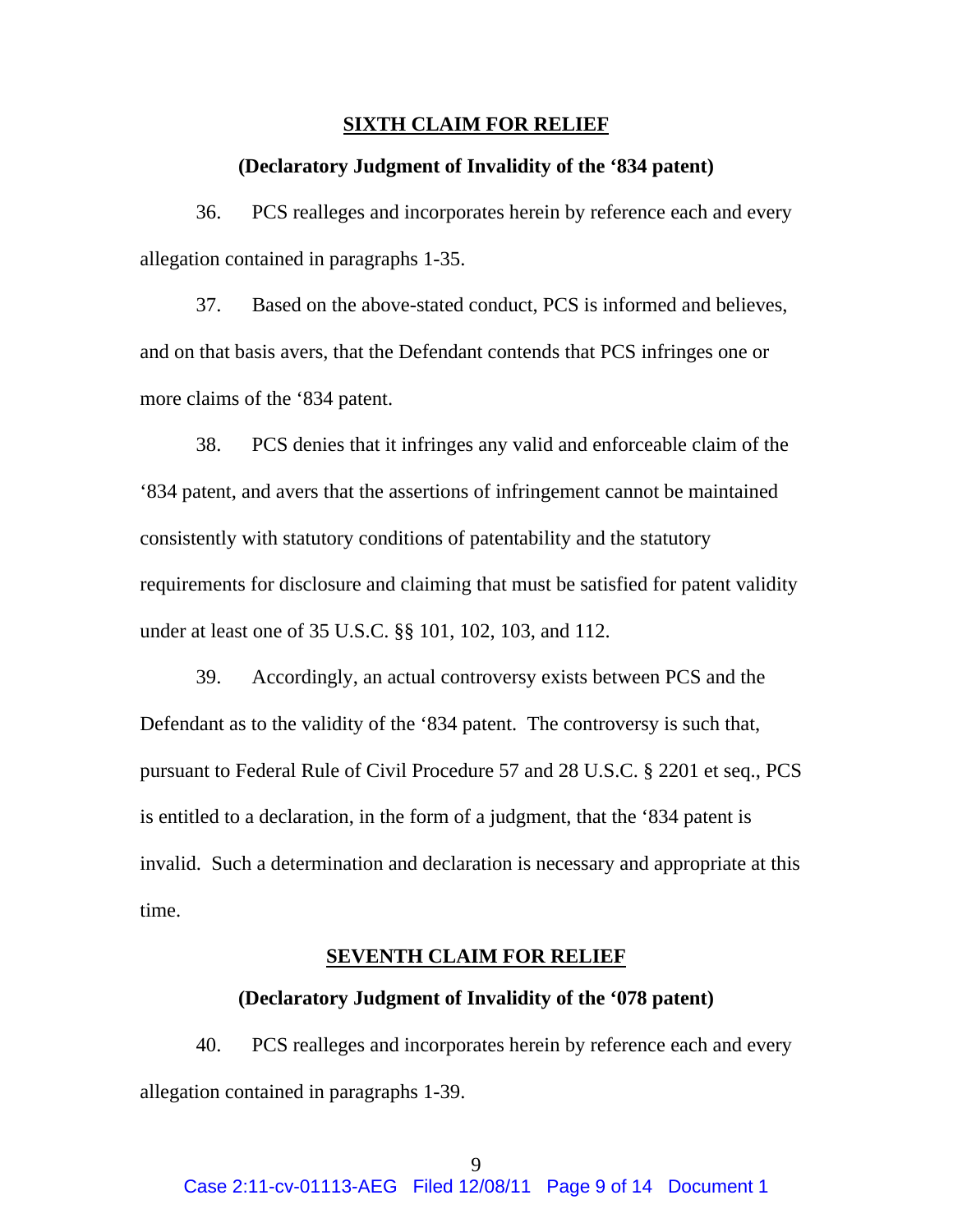41. Based on the above-stated conduct, PCS is informed and believes, and on that basis avers, that the Defendant contends that PCS infringes one or more claims of the '078 patent.

42. PCS denies that it infringes any valid and enforceable claim of the '078 patent, and avers that the assertions of infringement cannot be maintained consistently with statutory conditions of patentability and the statutory requirements for disclosure and claiming that must be satisfied for patent validity under at least one of 35 U.S.C. §§ 101, 102, 103, and 112.

43. Accordingly, an actual controversy exists between PCS and the Defendant as to the validity of the '078 patent. The controversy is such that, pursuant to Federal Rule of Civil Procedure 57 and 28 U.S.C. § 2201 et seq., PCS is entitled to a declaration, in the form of a judgment, that the '078 patent is invalid. Such a determination and declaration is necessary and appropriate at this time.

### **EIGHTH CLAIM FOR RELIEF**

## **(Declaratory Judgment of Invalidity of the '565 patent)**

44. PCS realleges and incorporates herein by reference each and every allegation contained in paragraphs 1-43.

45. Based on the above-stated conduct, PCS is informed and believes, and on that basis avers, that the Defendant contends that PCS infringes one or more claims of the '565 patent.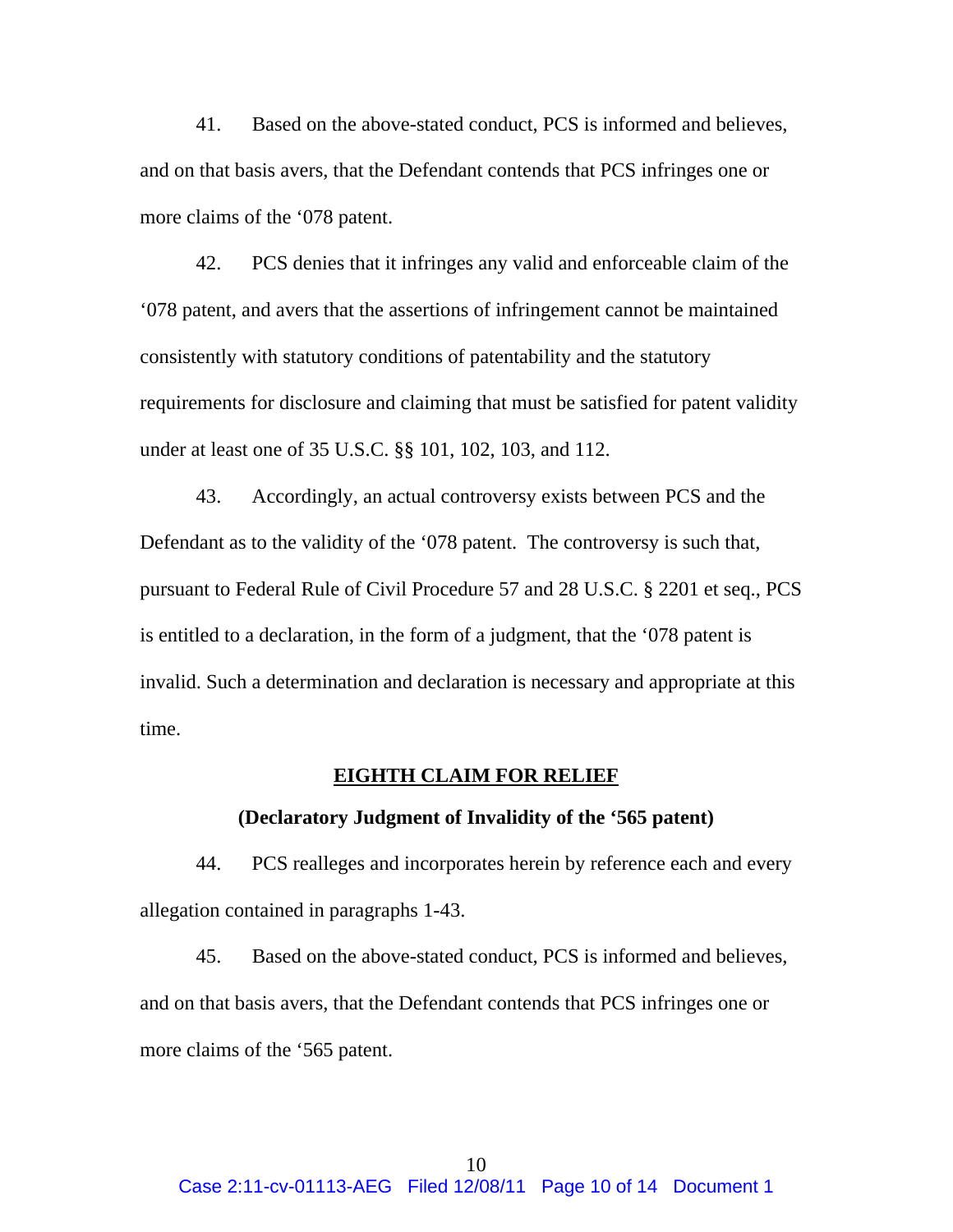46. PCS denies that it infringes any valid and enforceable claim of the '565 patent, and avers that the assertions of infringement cannot be maintained consistently with statutory conditions of patentability and the statutory requirements for disclosure and claiming that must be satisfied for patent validity under at least one of 35 U.S.C. §§ 101, 102, 103, and 112.

47. Accordingly, an actual controversy exists between PCS and the Defendant as to the validity of the '565 patent. The controversy is such that, pursuant to Federal Rule of Civil Procedure 57 and 28 U.S.C. § 2201 et seq., PCS is entitled to a declaration, in the form of a judgment, that the '565 patent is invalid. Such a determination and declaration is necessary and appropriate at this time.

# **PRAYER FOR RELIEF**

WHEREFORE, plaintiff PCS prays for a judgment as follows:

1. For a declaration that its products do not infringe any valid claim of the '908 patent;

2. For a declaration that assertions of infringement of the '908 patent cannot be maintained consistently with statutory conditions of patentability and the statutory requirements for disclosure and claiming that must be satisfied for patent validity under one or more of 35 U.S.C. §§ 101, 102, 103, and 112;

3. For a declaration that the claims of the '908 patent are invalid under one or more of 35 U.S.C. §§ 101, 102, 103, and 112;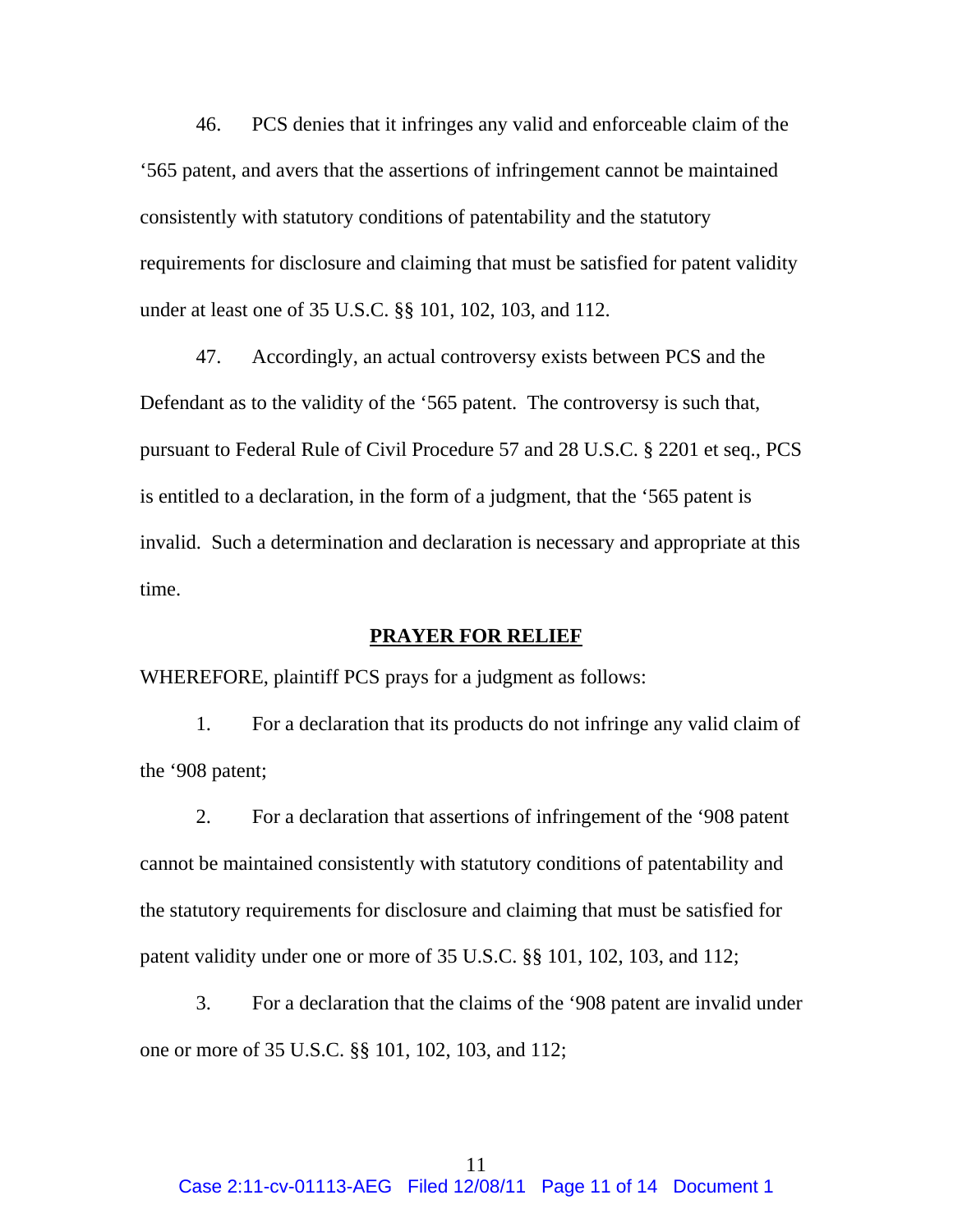4. For a declaration that its products do not infringe any valid claim of the '834 patent;

5. For a declaration that assertions of infringement of the '834 patent cannot be maintained consistently with statutory conditions of patentability and the statutory requirements for disclosure and claiming that must be satisfied for patent validity under one or more of 35 U.S.C. §§ 101, 102, 103, and 112;

6. For a declaration that the claims of the '834 patent are invalid under one or more of 35 U.S.C. §§ 101, 102, 103, and 112;

7. For a declaration that its products do not infringe any valid claim of the '078 patent;

8. For a declaration that assertions of infringement of the '078 patent cannot be maintained consistently with statutory conditions of patentability and the statutory requirements for disclosure and claiming that must be satisfied for patent validity under one or more of 35 U.S.C. §§ 101, 102, 103, and 112;

9. For a declaration that the claims of the '078 patent are invalid under one or more of 35 U.S.C. §§ 101, 102, 103, and 112;

10. For a declaration that its products do not infringe any valid claim of the '565 patent;

11. For a declaration that assertions of infringement of the '565 patent cannot be maintained consistently with statutory conditions of patentability and the statutory requirements for disclosure and claiming that must be satisfied for patent validity under one or more of 35 U.S.C. §§ 101, 102, 103, and 112;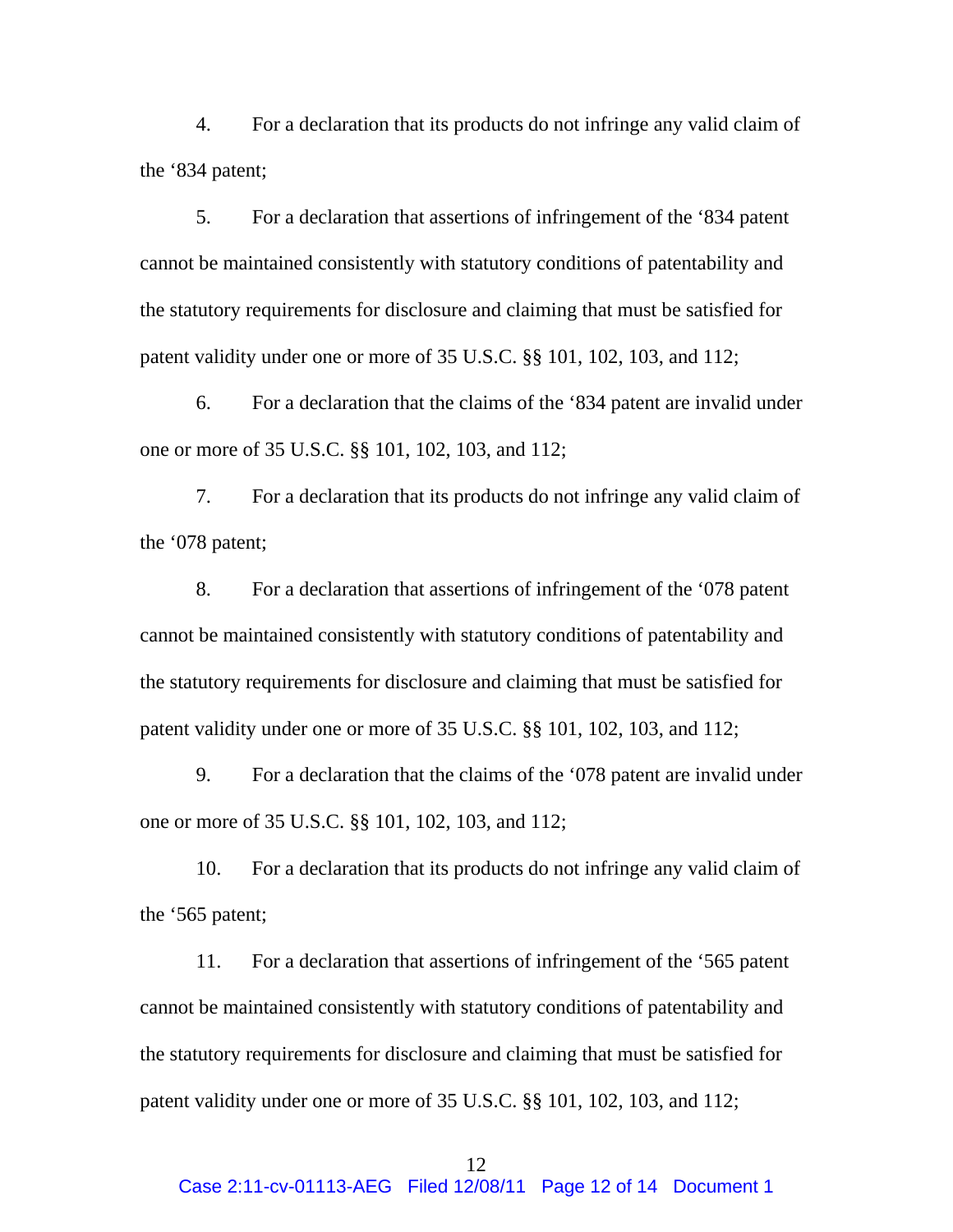12. For a declaration that the claims of the '565 patent are invalid under one or more of 35 U.S.C. §§ 101, 102, 103, and 112;

13. For a preliminary and permanent injunction enjoining and restraining Defendant and its respective officers, partners, employees, agents, parents, subsidiaries or anyone in privity with them, and all persons acting in concert with them and each of them:

- a. from making any claims to any person or entity that any product of PCS infringes the '908 patent, the '834 patent, the '078 patent and/or the '565 patent;
- b. from interfering with, or threatening to interfere with the manufacture, sale, or use of any PCS's products by PCS, its customers, distributors, predecessors, successors or assigns; and
- c. from instituting or prosecuting any lawsuit or proceeding, placing in issue the right of PCS, its customers, distributors, predecessors, successors or assigns, to make, use or sell products which allegedly infringe the '908 patent, the '834 patent, the '078 patent and/or the '565 patent.

14. For an award to PCS of its reasonable attorneys' fees and costs of suit incurred herein; and

15. For such other and further relief as the Court may deem proper.